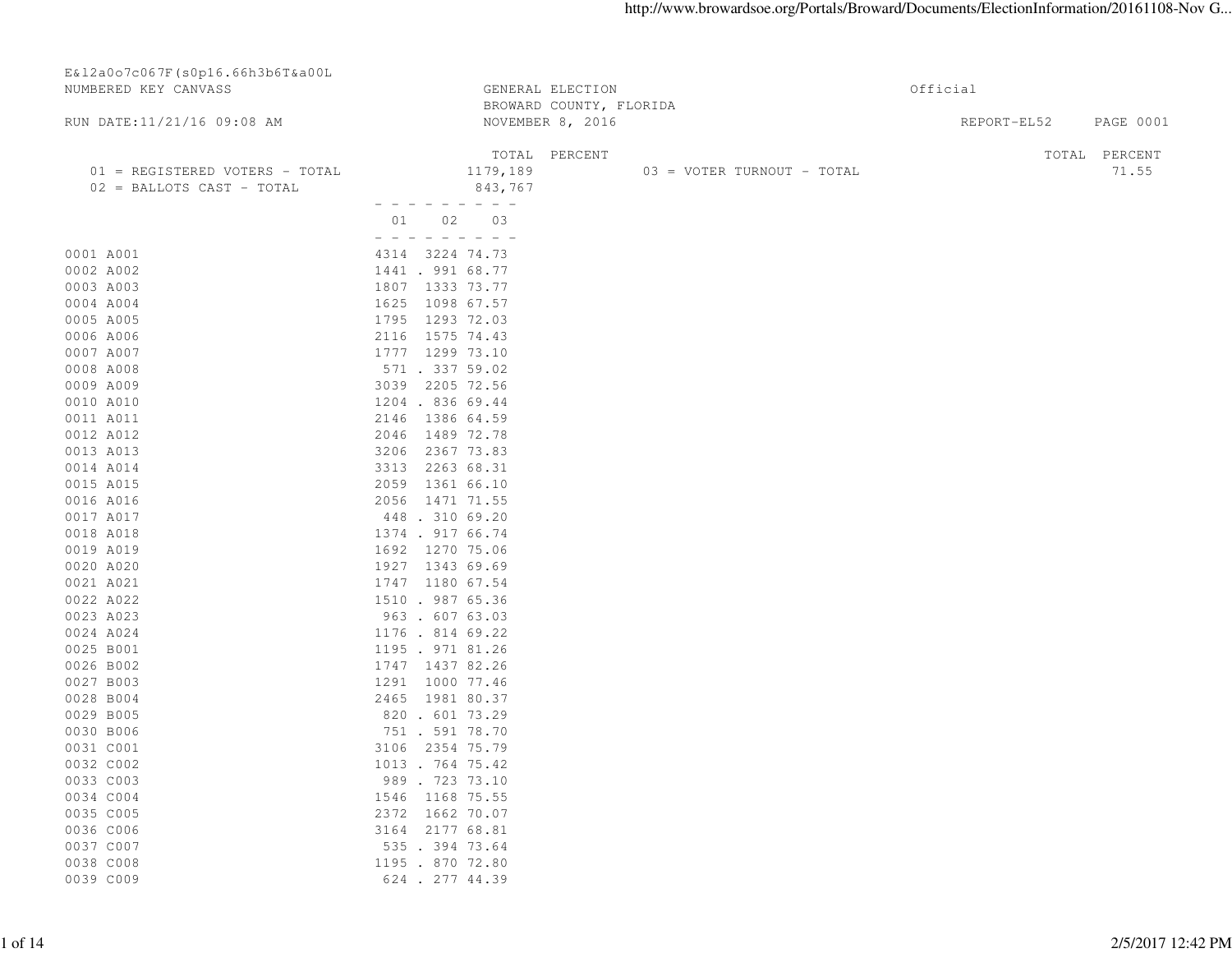| 0040 C010                      | 2303 1677 72.82                        |                          |
|--------------------------------|----------------------------------------|--------------------------|
| 0041 C011                      | 1763 1345 76.29                        |                          |
| 0042 C012                      | 1589 1215 76.46                        |                          |
| 0043 C013                      | 1134 . 827 72.93                       |                          |
| 0044 C014                      | 1232 . 860 69.81                       |                          |
| 0045 C015                      | 2579 1650 63.98                        |                          |
| 0046 C016                      | 3095 2298 74.25                        |                          |
| 0047 C017                      | 1182 . 908 76.82                       |                          |
| 0048 C018                      | 1676<br>1247 74.40                     |                          |
| 0049 C019                      | 1469 1144 77.88                        |                          |
| 0050 C020                      | 1003 . 662 66.00                       |                          |
|                                | 1745 1307 74.90                        |                          |
| 0051 C021                      |                                        |                          |
| 0052 C022                      | 1644 1203 73.18                        |                          |
| 0053 C023                      | 5411<br>4155 76.79                     |                          |
| 0054 C024                      | 2574 1886 73.27                        |                          |
| 0055 C025                      | 938. 542 57.78                         |                          |
| 0056 C026                      | 585 . 359 61.37                        |                          |
| NUMBERED KEY CANVASS           | GENERAL ELECTION                       | Official                 |
|                                | BROWARD COUNTY, FLORIDA                |                          |
| RUN DATE:11/21/16 09:08 AM     | NOVEMBER 8, 2016                       | REPORT-EL52<br>PAGE 0002 |
|                                |                                        |                          |
|                                | TOTAL PERCENT                          | TOTAL PERCENT            |
| 01 = REGISTERED VOTERS - TOTAL | 1179,189<br>03 = VOTER TURNOUT - TOTAL | 71.55                    |
| 02 = BALLOTS CAST - TOTAL      | 843,767                                |                          |
|                                |                                        |                          |
| (CONTINUED FROM PREVIOUS PAGE) | 02<br>03<br>01                         |                          |
|                                |                                        |                          |
| 0057 C027                      | 452 . 316 69.91                        |                          |
| 0058 C028                      | 2979 1912 64.18                        |                          |
| 0059 C029                      | 816 . 649 79.53                        |                          |
| 0060 C030                      | 2233 1478 66.19                        |                          |
| 0061 C031                      | 2238 1548 69.17                        |                          |
| 0062 C032                      | 561 . 307 54.72                        |                          |
| 0063 C033                      | 1025 . 598 58.34                       |                          |
| 0064 C034                      | 2599 1749 67.30                        |                          |
| 0065 C035                      | 1433 . 965 67.34                       |                          |
| 0066 C036                      | 483 . 255 52.80                        |                          |
| 0067 C037                      | 974 . 719 73.82                        |                          |
| 0068 C038                      | 190 . 153 80.53                        |                          |
| 0069 D001                      | 1577 1168 74.06                        |                          |
| 0070 D002                      | 1764 1199 67.97                        |                          |
| 0071 D003                      | 1731 1363 78.74                        |                          |
| 0072 D004                      | 1360 1041 76.54                        |                          |
| 0073 D005                      | 2368 1604 67.74                        |                          |
| 0074 D006                      | 1535 1155 75.24                        |                          |
| 0075 D007                      | 1223 . 796 65.09                       |                          |
| 0076 D008                      | 1699 1203 70.81                        |                          |
| 0077 D009                      | 2651 2005 75.63                        |                          |
| 0078 D010                      | 888 . 528 59.46                        |                          |
| 0079 D011                      | 341 . 209 61.29                        |                          |
| 0080 D012                      | 548 . 400 72.99                        |                          |
|                                |                                        |                          |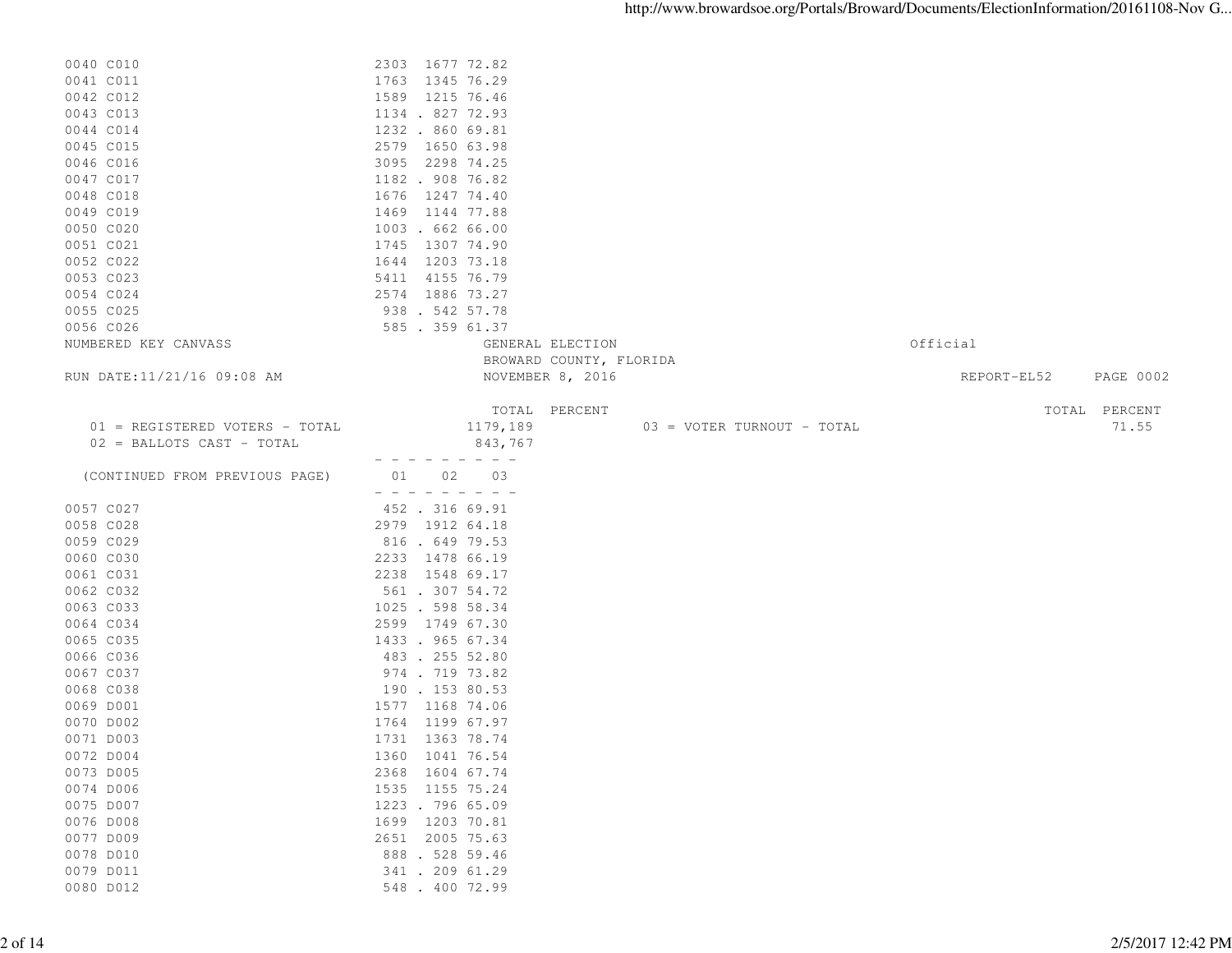| 0081 D013                      | 1389 1037 74.66                        |                                 |
|--------------------------------|----------------------------------------|---------------------------------|
| 0082 D014                      | 1373 . 997 72.61                       |                                 |
| 0083 D015                      | 2097 1471 70.15                        |                                 |
| 0084 D016                      | 3316 2302 69.42                        |                                 |
| 0085 E001                      | 589 . 373 63.33                        |                                 |
| 0086 E002                      | 2057 1408 68.45                        |                                 |
| 0087 E003                      | 2215 1553 70.11                        |                                 |
| 0088 E004                      | 3900<br>2686 68.87                     |                                 |
| 0089 E005                      | 2436<br>1725 70.81                     |                                 |
| 0090 E006                      | 3422 71.32<br>4798                     |                                 |
| 0091 E007                      | 2920 70.94<br>4116                     |                                 |
| 0092 E008                      | 3164<br>2187 69.12                     |                                 |
| 0093 E009                      | 1653<br>1233 74.59                     |                                 |
| 0094 E010                      | 4164 3041 73.03                        |                                 |
| 0095 E011                      | 2452 69.72<br>3517                     |                                 |
| 0096 E012                      | 1608<br>1134 70.52                     |                                 |
| 0097 E013                      | 2498 1883 75.38                        |                                 |
| 0098 E014                      | 2794 76.17<br>3668                     |                                 |
| 0099 E015                      | 1568<br>1183 75.45                     |                                 |
| 0100 E016                      | 1728<br>1294 74.88                     |                                 |
| 0101 E017                      | 3165 2314 73.11                        |                                 |
| 0102 E018                      | 1105 . 868 78.55                       |                                 |
| 0103 E019                      | 1910 1384 72.46                        |                                 |
| 0104 E020                      | 3651<br>2608 71.43                     |                                 |
| 0105 E021                      | 1998 1436 71.87                        |                                 |
| 0106 E022                      | 3146<br>2358 74.95                     |                                 |
| 0107 E023                      | 2116 1540 72.78                        |                                 |
| 0108 E024                      | 3605 2697 74.81                        |                                 |
| 0109 E025                      | 1336.91368.34                          |                                 |
| 0110 E026                      | 1821 1383 75.95                        |                                 |
| 0111 E027                      | 3728 2664 71.46                        |                                 |
| 0112 E028                      | 1827 1328 72.69                        |                                 |
| 0113 E029                      | 1406.931 66.22                         |                                 |
| NUMBERED KEY CANVASS           | GENERAL ELECTION                       | Official                        |
|                                | BROWARD COUNTY, FLORIDA                |                                 |
| RUN DATE:11/21/16 09:08 AM     | NOVEMBER 8, 2016                       | REPORT-EL52<br><b>PAGE 0003</b> |
|                                |                                        |                                 |
|                                | TOTAL PERCENT                          | TOTAL PERCENT                   |
| 01 = REGISTERED VOTERS - TOTAL | 1179,189<br>03 = VOTER TURNOUT - TOTAL | 71.55                           |
| 02 = BALLOTS CAST - TOTAL      | 843,767                                |                                 |
|                                | $- - - -$                              |                                 |
| (CONTINUED FROM PREVIOUS PAGE) | 01 02<br>03                            |                                 |
|                                | - - - - - - - - - -                    |                                 |
| 0114 E030                      | 679 . 455 67.01                        |                                 |
| 0115 E031                      | 2140 1615 75.47                        |                                 |
| 0116 E032                      | 2239 1688 75.39                        |                                 |
| 0117 E033                      | 2079 1546 74.36                        |                                 |
| 0118 E034                      | 1019 . 739 72.52                       |                                 |
| 0119 F001                      | 2269 1679 74.00                        |                                 |
| 0120 F002                      | 1514 1115 73.65                        |                                 |

0121 F003 1434 1087 75.80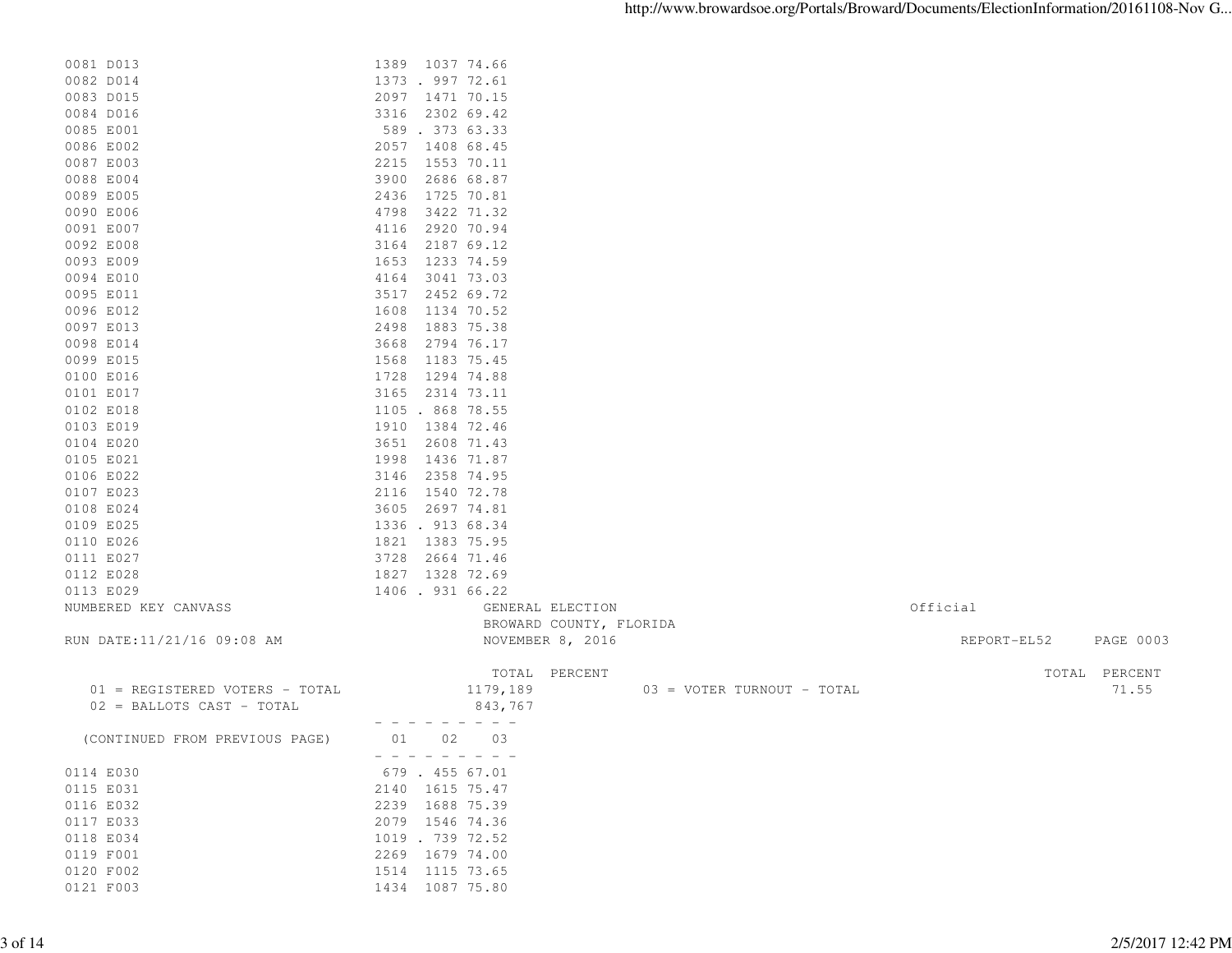| 0122 F004            | 4671<br>3698 79.17      |          |
|----------------------|-------------------------|----------|
| 0123 F005            | 4357<br>3126 71.75      |          |
| 0124 F006            | 1796 73.64<br>2439      |          |
| 0125 F007            | 2024 74.11<br>2731      |          |
| 0126 F008            | 2356<br>1733 73.56      |          |
| 0127 F009            | 1555 71.82<br>2165      |          |
| 0128 F010            | 2657<br>2002 75.35      |          |
| 0129 F011            | 1369 . 960 70.12        |          |
| 0130 F012            | 4262<br>3003 70.46      |          |
| 0131 F013            | 1152 . 842 73.09        |          |
| 0132 F014            | 1695<br>1163 68.61      |          |
| 0133 G001            | 1449 73.70<br>1966      |          |
| 0134 G002            | 3056<br>2222 72.71      |          |
| 0135 G003            | 1810 71.15<br>2544      |          |
| 0136 G004            | 2190 73.37<br>2985      |          |
| 0137 G005            | 1339 75.56<br>1772      |          |
| 0138 G006            | 3597<br>2295 63.80      |          |
| 0139 G007            | 687 . 455 66.23         |          |
| 0140 G008            | 3097 2206 71.23         |          |
| 0141 G009            | 902 . 635 70.40         |          |
| 0142 G010            | 2237<br>1640 73.31      |          |
| 0143 G011            | 1630 72.54<br>2247      |          |
| 0144 G012            | 1331 71.18<br>1870      |          |
| 0145 G013            | 992 . 646 65.12         |          |
| 0146 G014            | 2372<br>1650 69.56      |          |
| 0147 G015            | 1881<br>1396 74.22      |          |
| 0148 G016            | 2545 75.27<br>3381      |          |
| 0149 H001            | 1851 68.03<br>2721      |          |
| 0150 H002            | 1056 . 729 69.03        |          |
| 0151 H003            | 3502 2396 68.42         |          |
| 0152 H004            | 1395 . 973 69.75        |          |
| 0153 H005            | 3020<br>2121 70.23      |          |
| 0154 H006            | 1332 72.79<br>1830      |          |
| 0155 H007            | 1506 67.69<br>2225      |          |
| 0156 H008            | 1682<br>1220 72.53      |          |
| 0157 H009            | 1040 . 709 68.17        |          |
| 0158 H010            | 447.250 55.93           |          |
| 0159 H011            | 1812 64.48<br>2810      |          |
| 0160 J001            | 1241 73.48<br>1689      |          |
| 0161 J002            | 1818<br>1276 70.19      |          |
| 0162 J003            | 1757<br>1310 74.56      |          |
| 0163 J004            | 2139<br>1483 69.33      |          |
| 0164 J005            | 1835 1256 68.45         |          |
| 0165 J006            | 798 . 574 71.93         |          |
| 0166 J007            | 1921 1455 75.74         |          |
| 0167 J008            | 479 . 368 76.83         |          |
| 0168 J009            | 1670 1208 72.34         |          |
| 0169 J010            | 1625 1175 72.31         |          |
| 0170 J011            | 3492 2311 66.18         |          |
| NUMBERED KEY CANVASS | GENERAL ELECTION        | Official |
|                      | BROWARD COUNTY, FLORIDA |          |
|                      |                         |          |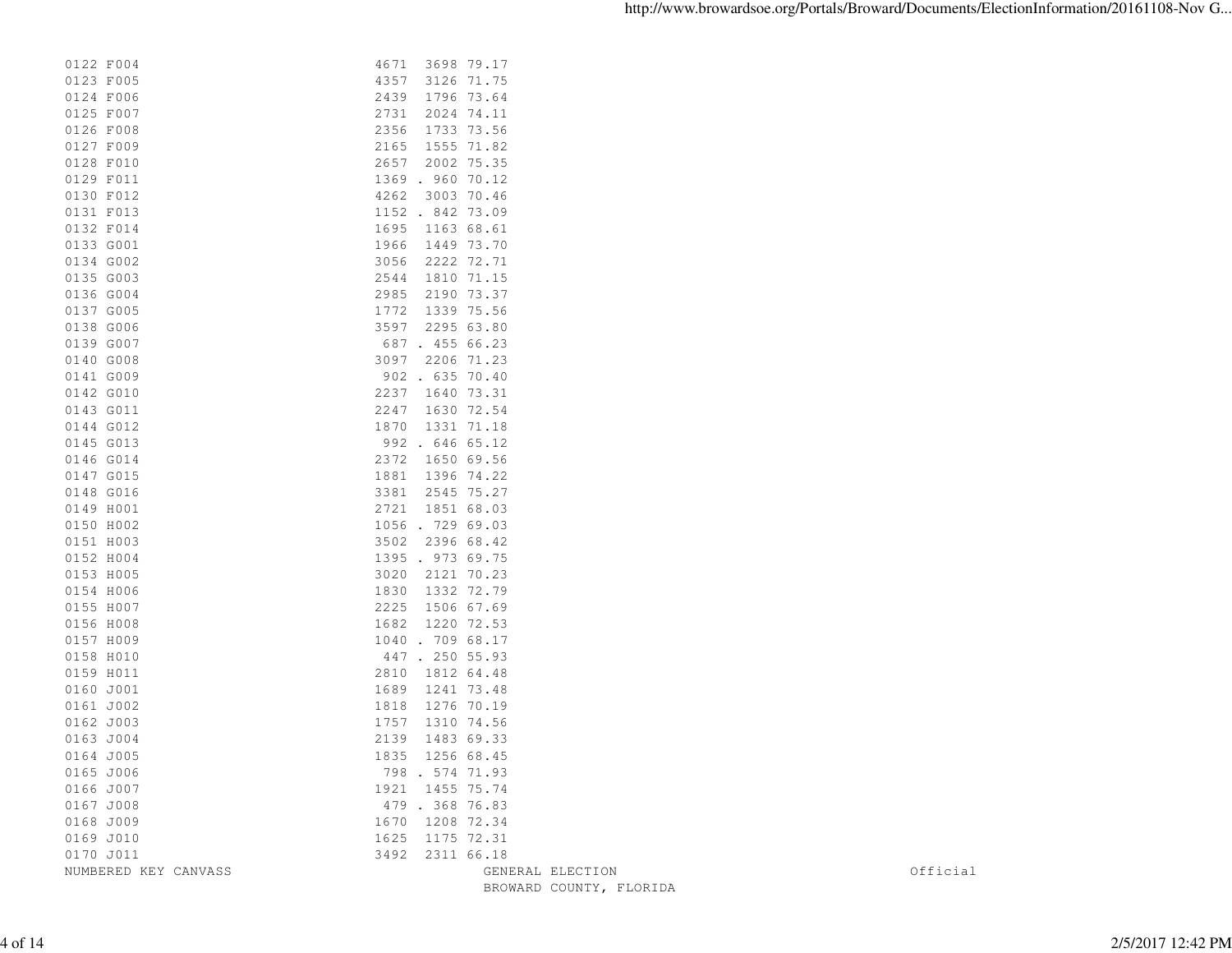| RUN DATE:11/21/16 09:08 AM                                  | NOVEMBER 8, 2016                     |                            | REPORT-EL52 | PAGE 0004     |
|-------------------------------------------------------------|--------------------------------------|----------------------------|-------------|---------------|
|                                                             | TOTAL PERCENT                        |                            |             | TOTAL PERCENT |
| 01 = REGISTERED VOTERS - TOTAL<br>02 = BALLOTS CAST - TOTAL | 1179,189<br>843,767                  | 03 = VOTER TURNOUT - TOTAL |             | 71.55         |
| (CONTINUED FROM PREVIOUS PAGE)                              | - - - - - - - - -<br>01 02 03        |                            |             |               |
| 0171 J012                                                   | - - - - - - - - -<br>4484 3521 78.52 |                            |             |               |
| 0172 J013                                                   | 1838 1380 75.08                      |                            |             |               |
| 0173 J014                                                   | 1545 1164 75.34                      |                            |             |               |
| 0174 J015                                                   | 1648 1242 75.36                      |                            |             |               |
| 0175 J016                                                   | 707 . 506 71.57                      |                            |             |               |
| 0176 JO17                                                   | 1763 1267 71.87                      |                            |             |               |
| 0177 JO18                                                   | 2095 1564 74.65                      |                            |             |               |
| 0178 JO19                                                   | 3775 2757 73.03                      |                            |             |               |
| 0179 JO20                                                   | 1219 . 867 71.12                     |                            |             |               |
| 0180 JO21                                                   | 2453 1817 74.07                      |                            |             |               |
| 0181 JO22                                                   | 1937 1622 83.74                      |                            |             |               |
| 0182 JO23                                                   | 1583 1097 69.30                      |                            |             |               |
| 0183 JO24                                                   | 1097 . 890 81.13                     |                            |             |               |
| 0184 K001                                                   | 1548.98963.89                        |                            |             |               |
| 0185 K002                                                   | 1470 1013 68.91                      |                            |             |               |
| 0186 K003                                                   | 2597 1920 73.93                      |                            |             |               |
| 0187 K004                                                   | 2189 1539 70.31                      |                            |             |               |
| 0188 K005                                                   | 1508 1054 69.89                      |                            |             |               |
| 0189 K006                                                   | 1592 1155 72.55                      |                            |             |               |
| 0190 K007                                                   | 1922 1336 69.51                      |                            |             |               |
| 0191 K008                                                   | 1640 1111 67.74                      |                            |             |               |
| 0192 KOO9                                                   | 1673 1220 72.92                      |                            |             |               |
| 0193 K010                                                   | 614 . 431 70.20                      |                            |             |               |
| 0194 KO11                                                   | 1918 1257 65.54                      |                            |             |               |
| 0195 L001                                                   | 4901 3502 71.45                      |                            |             |               |
| 0196 L002                                                   | 1362.95369.97                        |                            |             |               |
| 0197 L003                                                   | 1173 . 860 73.32                     |                            |             |               |
| 0198 L004                                                   | 5541 3481 62.82                      |                            |             |               |
| 0199 L005                                                   | 1706 1126 66.00                      |                            |             |               |
| 0200 L006                                                   | 3107 2183 70.26                      |                            |             |               |
| 0201 L007                                                   | 1145 . 828 72.31                     |                            |             |               |
| 0202 L008                                                   | 2229 1552 69.63                      |                            |             |               |
| 0203 L009                                                   | 2046 1533 74.93                      |                            |             |               |
| 0204 L010                                                   | 4662 3325 71.32                      |                            |             |               |
| 0205 L011                                                   | 1356 . 989 72.94                     |                            |             |               |
| 0206 L012                                                   | 1394 . 931 66.79                     |                            |             |               |
| 0207 L013                                                   | 3746 2674 71.38                      |                            |             |               |
| 0208 L014                                                   | 1491 . 899 60.30                     |                            |             |               |
| 0209 L015                                                   | 1017 . 670 65.88                     |                            |             |               |
| 0210 L016                                                   | 1751 1150 65.68                      |                            |             |               |
| 0211 L017                                                   | 1031 . 710 68.87                     |                            |             |               |
| 0212 L018                                                   | 1836 1109 60.40                      |                            |             |               |
| 0213 L019                                                   | 619 . 402 64.94                      |                            |             |               |
|                                                             |                                      |                            |             |               |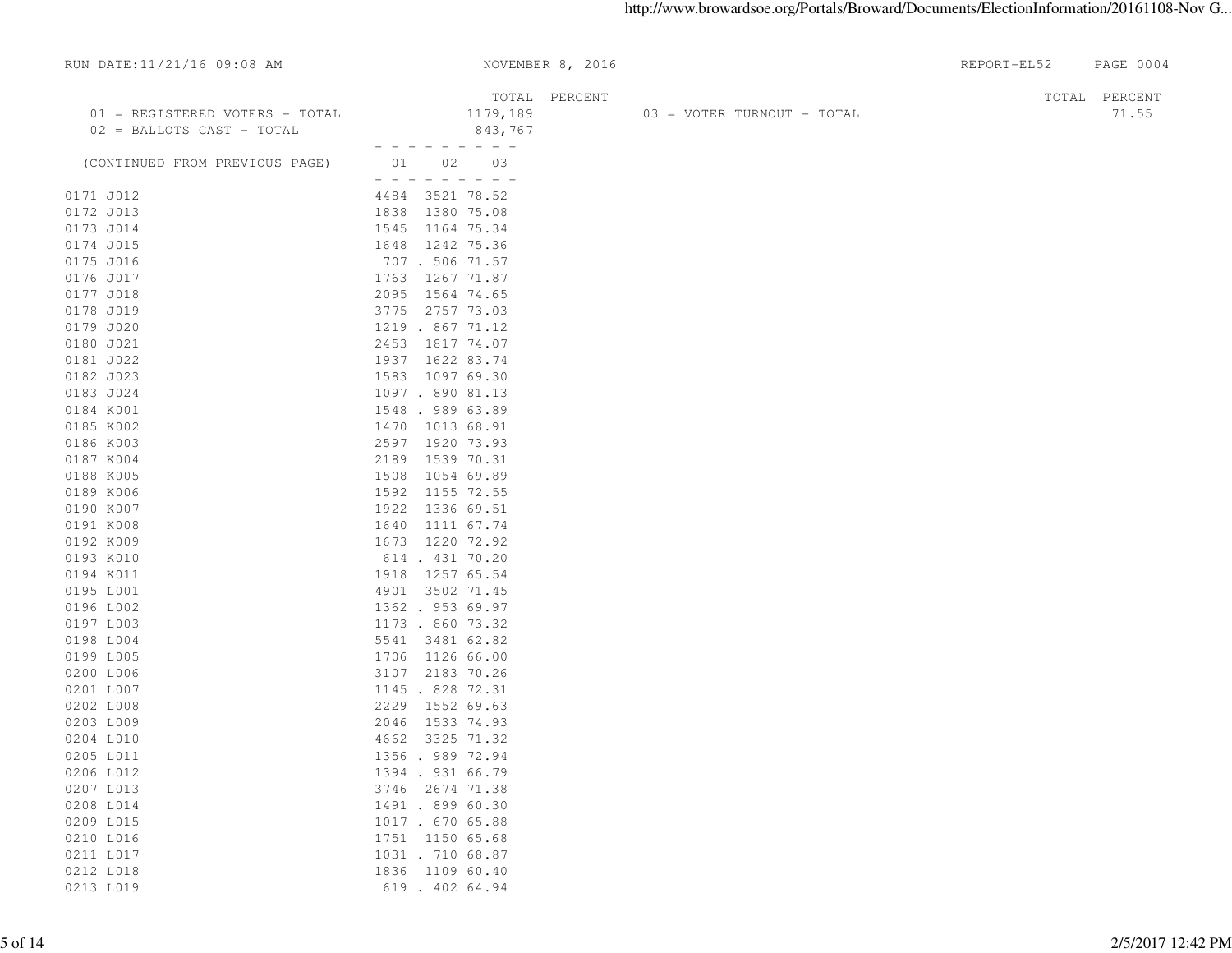| 0214 M001                      | 2206 1621 73.48                        |             |               |
|--------------------------------|----------------------------------------|-------------|---------------|
| 0215 M002                      | 2862 1903 66.49                        |             |               |
| 0216 M003                      | 3171 2186 68.94                        |             |               |
| 0217 M004                      | 1480 1047 70.74                        |             |               |
| 0218 M005                      | 1691 1238 73.21                        |             |               |
|                                | 1046.731 69.89                         |             |               |
| 0219 M006                      |                                        |             |               |
| 0220 M007                      | 1058 . 767 72.50                       |             |               |
| 0221 M008                      | 1742 1233 70.78                        |             |               |
| 0222 M009                      | 2280 1645 72.15                        |             |               |
| 0223 M010                      | 1056.75371.31                          |             |               |
| 0224 M011                      | 1090 . 765 70.18                       |             |               |
| 0225 M012                      | 2547 1836 72.08                        |             |               |
| 0226 M013                      | 1561 1133 72.58                        |             |               |
| 0227 M014                      | 2491 1694 68.00                        |             |               |
| NUMBERED KEY CANVASS           | GENERAL ELECTION                       | Official    |               |
|                                | BROWARD COUNTY, FLORIDA                |             |               |
| RUN DATE:11/21/16 09:08 AM     | NOVEMBER 8, 2016                       | REPORT-EL52 | PAGE 0005     |
|                                |                                        |             |               |
|                                | TOTAL PERCENT                          |             | TOTAL PERCENT |
| 01 = REGISTERED VOTERS - TOTAL | 1179,189<br>03 = VOTER TURNOUT - TOTAL |             | 71.55         |
| 02 = BALLOTS CAST - TOTAL      | 843,767                                |             |               |
|                                | . <i>.</i> .                           |             |               |
| (CONTINUED FROM PREVIOUS PAGE) | 01 02 03                               |             |               |
|                                | - - - - - - - - -                      |             |               |
| 0228 M015                      | 2401 1635 68.10                        |             |               |
| 0229 M016                      | 681 . 483 70.93                        |             |               |
| 0230 M017                      | 931 . 687 73.79                        |             |               |
| 0231 M018                      | 1042 . 730 70.06                       |             |               |
| 0232 M019                      | 1450 . 986 68.00                       |             |               |
| 0233 M020                      | 3220 2190 68.01                        |             |               |
| 0234 M021                      | 1153 . 876 75.98                       |             |               |
| 0235 M022                      | 2197 1658 75.47                        |             |               |
|                                |                                        |             |               |
| 0236 M023                      | 2170<br>1694 78.06                     |             |               |
| 0237 M024                      | 1192 72.68<br>1640                     |             |               |
| 0238 M025                      | 3534 2521 71.34                        |             |               |
| 0239 M026                      | 2401 1748 72.80                        |             |               |
| 0240 M027                      | 1020 . 718 70.39                       |             |               |
| 0241 M028                      | 2047 1389 67.86                        |             |               |
| 0242 M029                      | 2046 1433 70.04                        |             |               |
| 0243 M030                      | 4049 2937 72.54                        |             |               |
| 0244 M031                      | 997 . 706 70.81                        |             |               |
| 0245 M032                      | 1333 . 938 70.37                       |             |               |
| 0246 NO01                      | 2170 1436 66.18                        |             |               |
| 0247 N002                      | 2051 1456 70.99                        |             |               |
| 0248 N003                      | 1372 . 951 69.31                       |             |               |
| 0249 N004                      | 2826 1983 70.17                        |             |               |
| 0250 N005                      | 805 . 591 73.42                        |             |               |
| 0251 N006                      | 1625 74.95<br>2168                     |             |               |
| 0252 N007                      | 1861 1386 74.48                        |             |               |
| 0253 N008                      | 3275<br>2454 74.93                     |             |               |
| 0254 N009                      | 1235 . 901 72.96                       |             |               |
|                                |                                        |             |               |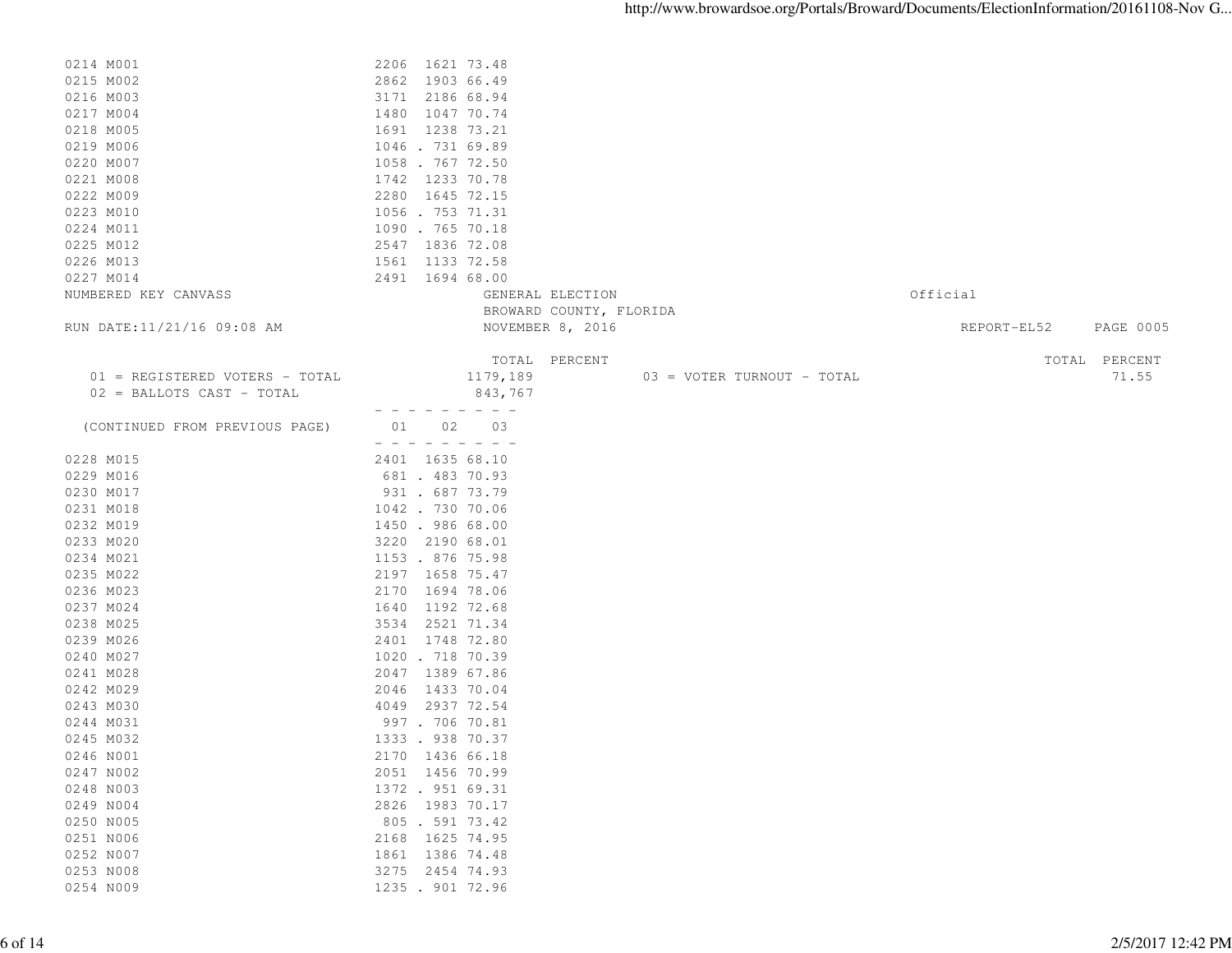| 0255 N010                      | 1731 1302 75.22  |                             |                         |                            |             |               |
|--------------------------------|------------------|-----------------------------|-------------------------|----------------------------|-------------|---------------|
| 0256 N011                      | 1516             | 1162 76.65                  |                         |                            |             |               |
| 0257 N012                      | 1916             | 1323 69.05                  |                         |                            |             |               |
| 0258 N013                      | 1376             | 1028 74.71                  |                         |                            |             |               |
| 0259 N014                      | 2721             | 1859 68.32                  |                         |                            |             |               |
| 0260 N015                      | 4085             | 2952 72.26                  |                         |                            |             |               |
| 0261 N016                      | 1845             | 1386 75.12                  |                         |                            |             |               |
| 0262 N017                      | 2076             | 1444 69.56                  |                         |                            |             |               |
| 0263 N018                      | 2477 1804 72.83  |                             |                         |                            |             |               |
| 0264 N019                      | 1354 1008 74.45  |                             |                         |                            |             |               |
| 0265 N020                      | 2127             | 1642 77.20                  |                         |                            |             |               |
| 0266 N021                      | 1841             | 1434 77.89                  |                         |                            |             |               |
| 0267 N022                      | 3820             | 2872 75.18                  |                         |                            |             |               |
| 0268 N023                      | 2797 2116 75.65  |                             |                         |                            |             |               |
| 0269 N024                      | 1999             | 1574 78.74                  |                         |                            |             |               |
| 0270 N025                      | 3223             | 2485 77.10                  |                         |                            |             |               |
| 0271 N026                      | 2371 1650 69.59  |                             |                         |                            |             |               |
| 0272 N027                      | 532 . 425 79.89  |                             |                         |                            |             |               |
| 0273 N028                      | 1830             | 1409 76.99                  |                         |                            |             |               |
| 0274 N029                      | 2953             | 2189 74.13                  |                         |                            |             |               |
| 0275 P001                      | 1571 1230 78.29  |                             |                         |                            |             |               |
| 0276 P002                      | 1471 1164 79.13  |                             |                         |                            |             |               |
| 0277 P003                      | 2383 1727 72.47  |                             |                         |                            |             |               |
| 0278 P004                      | 1477 1166 78.94  |                             |                         |                            |             |               |
| 0279 P005                      | 1040 . 840 80.77 |                             |                         |                            |             |               |
| 0280 P006                      | 1079 . 873 80.91 |                             |                         |                            |             |               |
| 0281 Q010                      | 1632 1246 76.35  |                             |                         |                            |             |               |
| 0282 Q020                      | 439 . 355 80.87  |                             |                         |                            |             |               |
| 0283 Q030                      | 3028             | 2171 71.70                  |                         |                            |             |               |
| 0284 Q031                      | 2418 1798 74.36  |                             |                         |                            |             |               |
| NUMBERED KEY CANVASS           |                  |                             | GENERAL ELECTION        |                            | Official    |               |
|                                |                  |                             | BROWARD COUNTY, FLORIDA |                            |             |               |
| RUN DATE:11/21/16 09:08 AM     |                  |                             | NOVEMBER 8, 2016        |                            | REPORT-EL52 | PAGE 0006     |
|                                |                  |                             |                         |                            |             |               |
|                                |                  |                             | TOTAL PERCENT           |                            |             | TOTAL PERCENT |
| 01 = REGISTERED VOTERS - TOTAL |                  | 1179,189                    |                         | 03 = VOTER TURNOUT - TOTAL |             | 71.55         |
| 02 = BALLOTS CAST - TOTAL      |                  | 843,767                     |                         |                            |             |               |
|                                |                  | $- - - - - - - - - - - - -$ |                         |                            |             |               |
| (CONTINUED FROM PREVIOUS PAGE) | 01<br>02         | 03                          |                         |                            |             |               |
|                                | $  -$            | $  -$                       |                         |                            |             |               |
| 0285 Q040                      | 3408 2637 77.38  |                             |                         |                            |             |               |
| 0286 Q041                      | 3989 2989 74.93  |                             |                         |                            |             |               |
| 0287 Q042                      | 1501 1138 75.82  |                             |                         |                            |             |               |
| 0288 Q043                      | 2209 1645 74.47  |                             |                         |                            |             |               |
| 0289 Q044                      | 7045 5689 80.75  |                             |                         |                            |             |               |
| 0290 Q045                      | 1702 1313 77.14  |                             |                         |                            |             |               |
| 0291 Q050                      | 1910 1228 64.29  |                             |                         |                            |             |               |
| 0292 Q051                      | 699 . 424 60.66  |                             |                         |                            |             |               |
| 0293 Q060                      | 4229 3186 75.34  |                             |                         |                            |             |               |
| 0294 Q061                      | 4511 3412 75.64  |                             |                         |                            |             |               |
| 0295 Q062                      | 3429 2482 72.38  |                             |                         |                            |             |               |
|                                |                  |                             |                         |                            |             |               |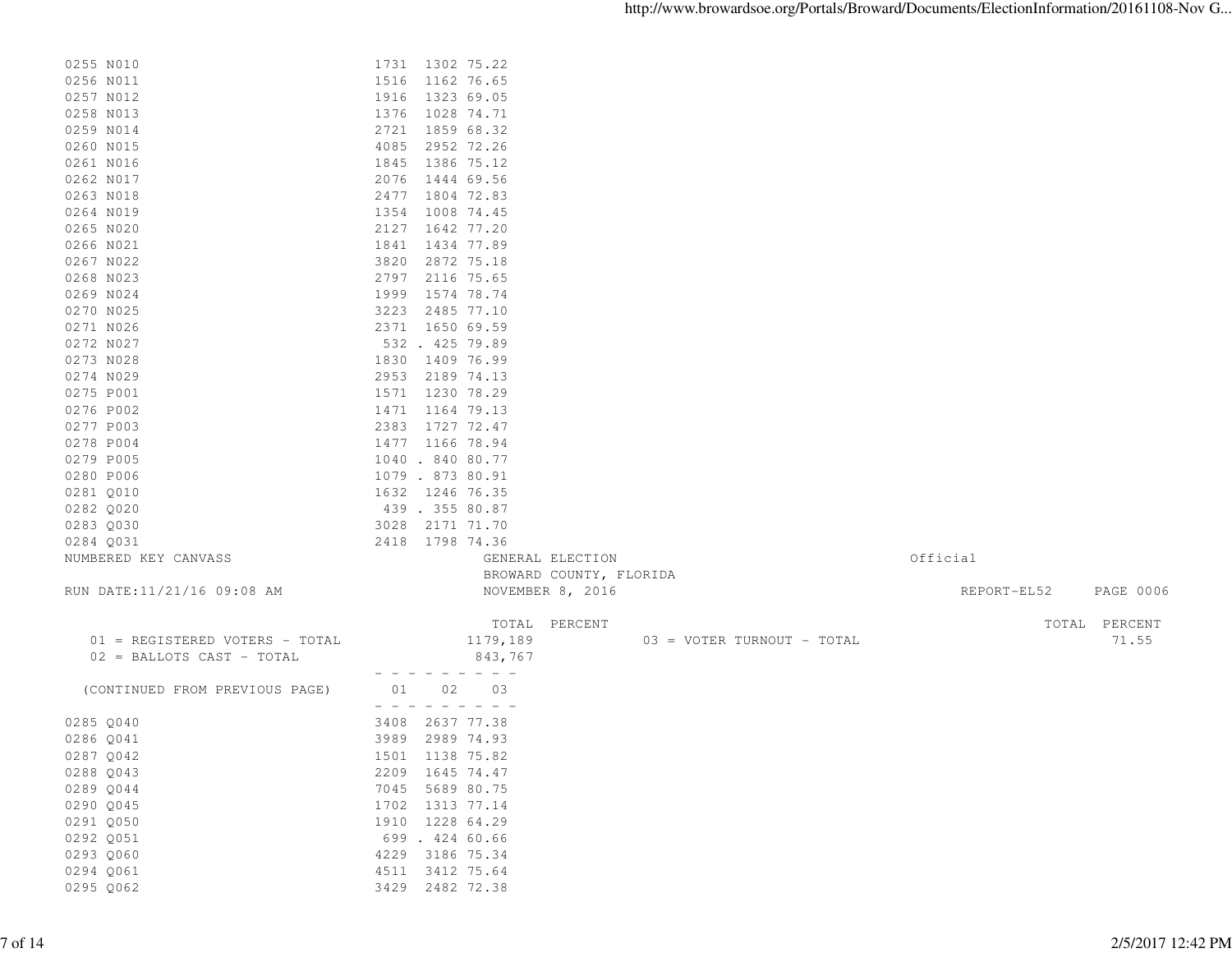| RUN DATE: 11/21/16 09:08 AM | NOVEMBER 8, 2016                   | REPORT-EL52 | PAGE 0007 |
|-----------------------------|------------------------------------|-------------|-----------|
|                             | BROWARD COUNTY, FLORIDA            |             |           |
| NUMBERED KEY CANVASS        | GENERAL ELECTION                   | Official    |           |
| 0341 R030                   | 2476 1531 61.83                    |             |           |
| 0340 R029                   | 1364 . 851 62.39                   |             |           |
| 0339 R028                   | 2228 1422 63.82                    |             |           |
| 0338 R027                   | 1944 1225 63.01                    |             |           |
| 0336 R025<br>0337 R026      | 2201 1489 67.65<br>2099 1271 60.55 |             |           |
| 0335 R024                   | 1293 . 831 64.27                   |             |           |
| 0334 R023                   | 1663 1000 60.13                    |             |           |
| 0333 R022                   | 1449 1038 71.64                    |             |           |
| 0332 R021                   | 1862 1406 75.51                    |             |           |
| 0331 R020                   | 931 . 725 77.87                    |             |           |
| 0330 R019                   | 1463 1117 76.35                    |             |           |
| 0329 R018                   | 2556 1781 69.68                    |             |           |
| 0328 R017                   | 557 . 421 75.58                    |             |           |
| 0327 R016                   | 1868 1455 77.89                    |             |           |
| 0326 R015                   | 3331 2617 78.56                    |             |           |
| 0325 R014                   | 1521 1069 70.28                    |             |           |
| 0324 R013                   | 3927<br>3105 79.07                 |             |           |
| 0323 R012                   | 1747 1339 76.65                    |             |           |
| 0322 R011                   | 1525 1218 79.87                    |             |           |
| 0321 R010                   | 1281 . 977 76.27                   |             |           |
| 0320 R009                   | 1875 1373 73.23                    |             |           |
| 0319 R008                   | 1339 1051 78.49                    |             |           |
| 0318 R007                   | 1396 1040 74.50                    |             |           |
| 0317 R006                   | 1117 . 832 74.49                   |             |           |
| 0316 R005                   | 1177 . 869 73.83                   |             |           |
| 0315 R004                   | 2161 1639 75.84                    |             |           |
| 0314 R003                   | 1341 1001 74.65                    |             |           |
| 0313 R002                   | 2658 1948 73.29                    |             |           |
| 0312 R001                   | 2027 1590 78.44                    |             |           |
| 0311 Q091                   | 4067 3097 76.15                    |             |           |
| 0310 Q090                   | 1626 1168 71.83                    |             |           |
| 0309 Q083                   | 2134 1415 66.31                    |             |           |
| 0308 Q082                   | 1972 1296 65.72                    |             |           |
| 0307 Q081                   | 1954 1239 63.41                    |             |           |
| 0306 Q080                   | 2012 63.53<br>3167                 |             |           |
| 0305 Q072                   | 1923 74.30<br>2588                 |             |           |
| 0304 Q071                   | 3002 2260 75.28                    |             |           |
| 0303 Q070                   | 3872<br>2936 75.83                 |             |           |
| 0302 Q069                   | 2071 1539 74.31                    |             |           |
| 0301 Q068                   | 2649<br>2070 78.14                 |             |           |
| 0300 Q067                   | 2602<br>2103 80.82                 |             |           |
| 0299 Q066                   | 2034 1628 80.04                    |             |           |
| 0298 Q065                   | 6026<br>4458 73.98                 |             |           |
| 0297 Q064                   | 1605 75.00<br>2140                 |             |           |
| 0296 Q063                   | 1491 1108 74.31                    |             |           |

TOTAL PERCENT TOTAL PERCENT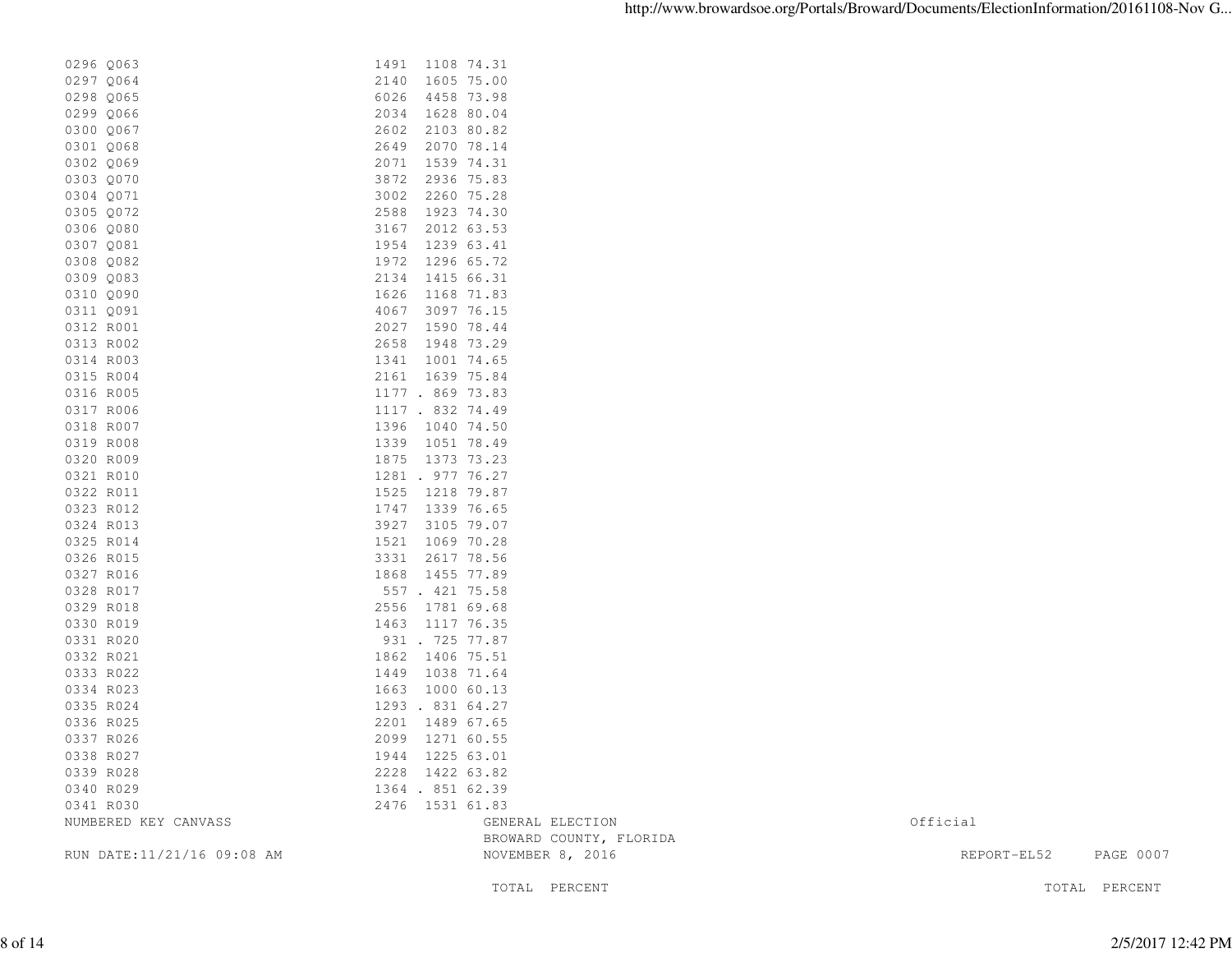|           |      | 01 = REGISTERED VOTERS - TOTAL |              |                                                                  | 1179,189   |
|-----------|------|--------------------------------|--------------|------------------------------------------------------------------|------------|
|           |      | 02 = BALLOTS CAST - TOTAL      |              |                                                                  | 843,767    |
|           |      |                                |              |                                                                  |            |
|           |      | (CONTINUED FROM PREVIOUS PAGE) | $  -$        | 01<br>02<br>$\overline{\phantom{0}}$<br>$\overline{\phantom{0}}$ | 03         |
| 0342 R031 |      |                                | 2041         |                                                                  | 1256 61.54 |
| 0343 R032 |      |                                | 4038         |                                                                  | 2844 70.43 |
| 0344 R033 |      |                                | 1677         |                                                                  | 1128 67.26 |
| 0345 R034 |      |                                | 3073         |                                                                  | 2296 74.72 |
| 0346 R035 |      |                                | 1372         |                                                                  | 1020 74.34 |
| 0347 R036 |      |                                | 1389         |                                                                  | 1066 76.75 |
| 0348 R037 |      |                                | 1416         |                                                                  | 1126 79.52 |
| 0349 R038 |      |                                |              | 536 . 417 77.80                                                  |            |
| 0350 R039 |      |                                | 2041         | 1531                                                             | 75.01      |
| 0351 R040 |      |                                |              | 3598 2748 76.38                                                  |            |
| 0352 R041 |      |                                | 1432         |                                                                  | 1046 73.04 |
| 0353 R042 |      |                                |              | 821 . 629                                                        | 76.61      |
| 0354 R043 |      |                                |              | 2203 1590 72.17                                                  |            |
| 0355 R044 |      |                                |              | 361 . 243 67.31                                                  |            |
| 0356 R045 |      |                                |              | 1647 1113 67.58                                                  |            |
| 0357 R046 |      |                                | 2618         |                                                                  | 2021 77.20 |
| 0358 R047 |      |                                | 1853         |                                                                  | 1275 68.81 |
| 0359 R048 |      |                                | 1731         |                                                                  | 1094 63.20 |
| 0360 R049 |      |                                | 1966         |                                                                  | 1351 68.72 |
| 0361 R050 |      |                                |              | 1994 1265 63.44                                                  |            |
| 0362 R051 |      |                                |              | 1307 . 881 67.41                                                 |            |
| 0363 R052 |      |                                |              | 1244 . 806 64.79                                                 |            |
| 0364 R053 |      |                                |              | 2501 1793 71.69                                                  |            |
| 0365 R054 |      |                                |              | 1176 . 840 71.43                                                 |            |
| 0366 R055 |      |                                |              | 1024 . 777 75.88                                                 |            |
| 0367 R056 |      |                                |              | 1010 . 610 60.40                                                 |            |
| 0368 R057 |      |                                |              | 989.70170.88                                                     |            |
| 0369 R058 |      |                                | 1133.        |                                                                  | 836 73.79  |
| 0370 R059 |      |                                | 1181 .       | 942                                                              | 79.76      |
| 0371 R060 |      |                                |              | 1859 1335                                                        | 71.81      |
| 0372 R061 |      |                                |              | 957.698                                                          | 72.94      |
| 0373 R062 |      |                                |              | 928 . 556 59.91                                                  |            |
| 0374 R063 |      |                                | 5063         |                                                                  | 3456 68.26 |
| 0375 R064 |      |                                |              | 1231 . 772 62.71                                                 |            |
| 0376 R065 |      |                                |              | 621 . 430 69.24                                                  |            |
| 0377 R066 |      |                                |              | 837 . 599 71.57                                                  |            |
| 0378 R067 |      |                                |              | 1484 . 984 66.31                                                 |            |
| 0379 R068 |      |                                | 1213.        |                                                                  | 937 77.25  |
| 0380 R069 |      |                                | 2416         |                                                                  | 1544 63.91 |
| 0381 S001 |      |                                | 2218         |                                                                  | 1499 67.58 |
| 0382 S002 |      |                                |              |                                                                  | 1004 61.33 |
| 0383      | S003 |                                | 1637<br>2606 |                                                                  | 1844 70.76 |
| 0384 S004 |      |                                | 2769         |                                                                  | 1923 69.45 |
| 0385 S005 |      |                                | 1904         |                                                                  | 1248 65.55 |
| 0386 S006 |      |                                |              | 1314 . 909 69.18                                                 |            |
| 0387      | S007 |                                | 1314.        |                                                                  | 913 69.48  |
|           |      |                                |              |                                                                  |            |

 $03$  = VOTER TURNOUT - TOTAL  $71.55$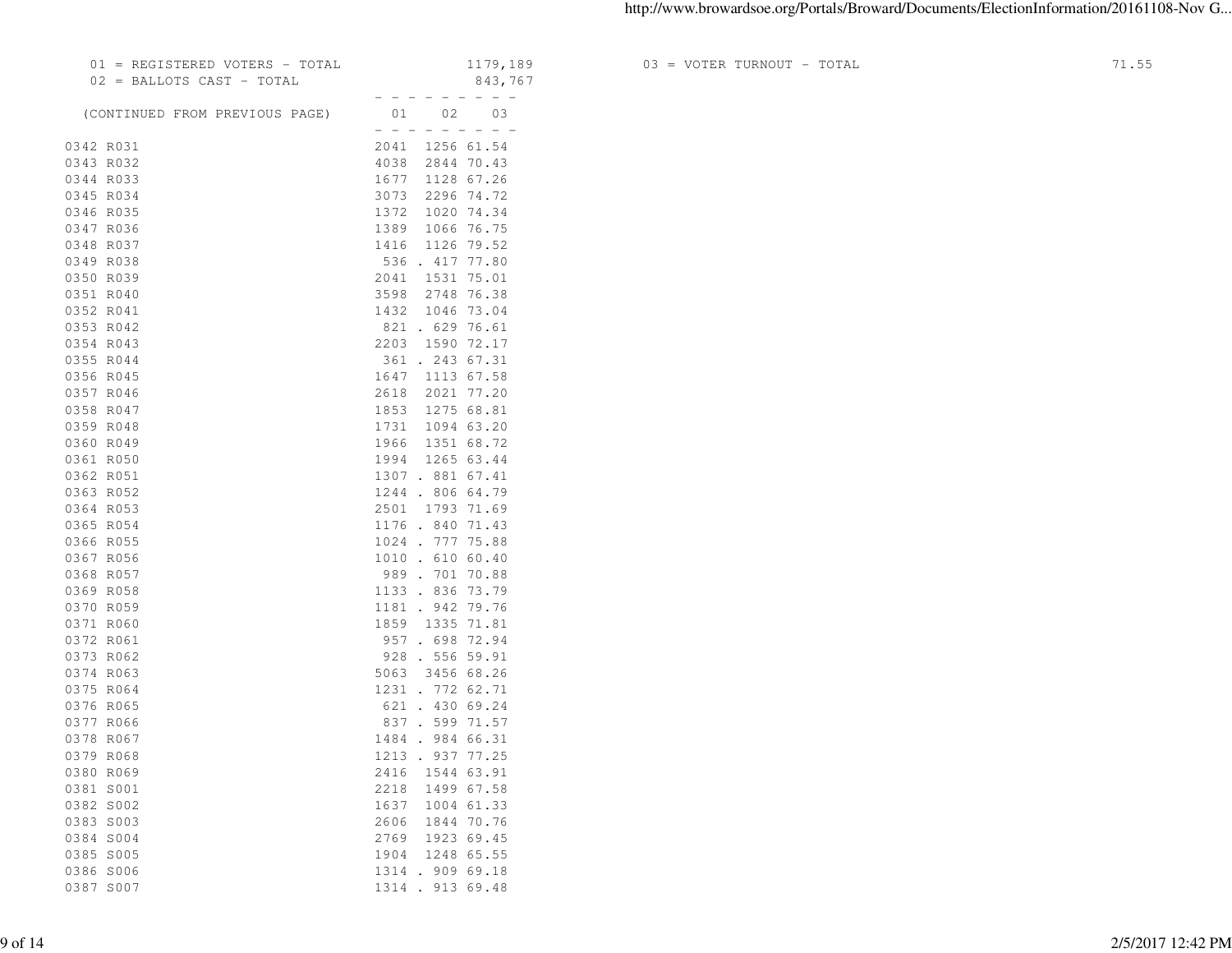| 0388 S008                      | 2863 1831 63.95                                                                                                                                                                                                                                                                                                                                                                              |                            |                                 |
|--------------------------------|----------------------------------------------------------------------------------------------------------------------------------------------------------------------------------------------------------------------------------------------------------------------------------------------------------------------------------------------------------------------------------------------|----------------------------|---------------------------------|
| 0389 S009                      | 1721 1083 62.93                                                                                                                                                                                                                                                                                                                                                                              |                            |                                 |
| 0390 T001                      | 2621 1559 59.48                                                                                                                                                                                                                                                                                                                                                                              |                            |                                 |
| 0391 T002                      | 1923 1312 68.23                                                                                                                                                                                                                                                                                                                                                                              |                            |                                 |
| 0392 T003                      | 3093 2164 69.96                                                                                                                                                                                                                                                                                                                                                                              |                            |                                 |
|                                |                                                                                                                                                                                                                                                                                                                                                                                              |                            |                                 |
| 0393 T004                      | 1830 1102 60.22                                                                                                                                                                                                                                                                                                                                                                              |                            |                                 |
| 0394 T005                      | 841 . 612 72.77                                                                                                                                                                                                                                                                                                                                                                              |                            |                                 |
| 0395 T006                      | 744 . 609 81.85                                                                                                                                                                                                                                                                                                                                                                              |                            |                                 |
| 0396 T007                      | 1739 1253 72.05                                                                                                                                                                                                                                                                                                                                                                              |                            |                                 |
| 0397 T008                      | 2198 1648 74.98                                                                                                                                                                                                                                                                                                                                                                              |                            |                                 |
| 0398 T009                      | 3341 2398 71.77                                                                                                                                                                                                                                                                                                                                                                              |                            |                                 |
| NUMBERED KEY CANVASS           |                                                                                                                                                                                                                                                                                                                                                                                              | GENERAL ELECTION           | Official                        |
|                                |                                                                                                                                                                                                                                                                                                                                                                                              | BROWARD COUNTY, FLORIDA    |                                 |
| RUN DATE:11/21/16 09:08 AM     |                                                                                                                                                                                                                                                                                                                                                                                              | NOVEMBER 8, 2016           | REPORT-EL52<br><b>PAGE 0008</b> |
|                                |                                                                                                                                                                                                                                                                                                                                                                                              |                            |                                 |
|                                |                                                                                                                                                                                                                                                                                                                                                                                              | TOTAL PERCENT              | TOTAL PERCENT                   |
| 01 = REGISTERED VOTERS - TOTAL | 1179,189                                                                                                                                                                                                                                                                                                                                                                                     | 03 = VOTER TURNOUT - TOTAL | 71.55                           |
| 02 = BALLOTS CAST - TOTAL      | 843,767                                                                                                                                                                                                                                                                                                                                                                                      |                            |                                 |
|                                | $\frac{1}{2} \frac{1}{2} \frac{1}{2} \frac{1}{2} \frac{1}{2} \frac{1}{2} \frac{1}{2} \frac{1}{2} \frac{1}{2} \frac{1}{2} \frac{1}{2} \frac{1}{2} \frac{1}{2} \frac{1}{2} \frac{1}{2} \frac{1}{2} \frac{1}{2} \frac{1}{2} \frac{1}{2} \frac{1}{2} \frac{1}{2} \frac{1}{2} \frac{1}{2} \frac{1}{2} \frac{1}{2} \frac{1}{2} \frac{1}{2} \frac{1}{2} \frac{1}{2} \frac{1}{2} \frac{1}{2} \frac{$ |                            |                                 |
| (CONTINUED FROM PREVIOUS PAGE) | 03<br>01 02                                                                                                                                                                                                                                                                                                                                                                                  |                            |                                 |
|                                |                                                                                                                                                                                                                                                                                                                                                                                              |                            |                                 |
| 0399 T010                      | 3400 2697 79.32                                                                                                                                                                                                                                                                                                                                                                              |                            |                                 |
| 0400 T011                      | 1844 1345 72.94                                                                                                                                                                                                                                                                                                                                                                              |                            |                                 |
| 0401 T012                      | 1289 . 914 70.91                                                                                                                                                                                                                                                                                                                                                                             |                            |                                 |
| 0402 T013                      | 1123 . 767 68.30                                                                                                                                                                                                                                                                                                                                                                             |                            |                                 |
| 0403 T014                      | 2304 1641 71.22                                                                                                                                                                                                                                                                                                                                                                              |                            |                                 |
|                                |                                                                                                                                                                                                                                                                                                                                                                                              |                            |                                 |
| 0404 T015                      | 2276 1741 76.49                                                                                                                                                                                                                                                                                                                                                                              |                            |                                 |
| 0405 T016                      | 292 . 179 61.30                                                                                                                                                                                                                                                                                                                                                                              |                            |                                 |
| 0406 T017                      | 1546 1186 76.71                                                                                                                                                                                                                                                                                                                                                                              |                            |                                 |
| 0407 T018                      | 6738<br>5133 76.18                                                                                                                                                                                                                                                                                                                                                                           |                            |                                 |
| 0408 T019                      | 1851 1108 59.86                                                                                                                                                                                                                                                                                                                                                                              |                            |                                 |
| 0409 T020                      | 2086 1596 76.51                                                                                                                                                                                                                                                                                                                                                                              |                            |                                 |
| 0410 T021                      | 1771 1366 77.13                                                                                                                                                                                                                                                                                                                                                                              |                            |                                 |
| 0411 T022                      | 779 . 571 73.30                                                                                                                                                                                                                                                                                                                                                                              |                            |                                 |
| 0412 T023                      | 1930 1333 69.07                                                                                                                                                                                                                                                                                                                                                                              |                            |                                 |
| 0413 T024                      | 1366 1052 77.01                                                                                                                                                                                                                                                                                                                                                                              |                            |                                 |
| 0414 T025                      | 2163 1522 70.37                                                                                                                                                                                                                                                                                                                                                                              |                            |                                 |
| 0415 T026                      | 2366 1826 77.18                                                                                                                                                                                                                                                                                                                                                                              |                            |                                 |
| 0416 T027                      | 968 . 751 77.58                                                                                                                                                                                                                                                                                                                                                                              |                            |                                 |
| 0417 T028                      | 4273 3277 76.69                                                                                                                                                                                                                                                                                                                                                                              |                            |                                 |
| 0418 T029                      | 2243 1598 71.24                                                                                                                                                                                                                                                                                                                                                                              |                            |                                 |
| 0419 T030                      | 580 . 447 77.07                                                                                                                                                                                                                                                                                                                                                                              |                            |                                 |
| 0420 U001                      | 1235 . 901 72.96                                                                                                                                                                                                                                                                                                                                                                             |                            |                                 |
| 0421 U002                      | 1530 1201 78.50                                                                                                                                                                                                                                                                                                                                                                              |                            |                                 |
| 0422 U003                      | 2986<br>2223 74.45                                                                                                                                                                                                                                                                                                                                                                           |                            |                                 |
|                                |                                                                                                                                                                                                                                                                                                                                                                                              |                            |                                 |
| 0423 U004                      | 4141 3081 74.40                                                                                                                                                                                                                                                                                                                                                                              |                            |                                 |
| 0424 U005                      | 1734 1351 77.91                                                                                                                                                                                                                                                                                                                                                                              |                            |                                 |
| 0425 U006                      | 3794 2958 77.97                                                                                                                                                                                                                                                                                                                                                                              |                            |                                 |
| 0426 U007                      | 2086 1611 77.23                                                                                                                                                                                                                                                                                                                                                                              |                            |                                 |
| 0427 U008                      | 783 . 642 81.99                                                                                                                                                                                                                                                                                                                                                                              |                            |                                 |
| 0428 U009                      | 989 . 707 71.49                                                                                                                                                                                                                                                                                                                                                                              |                            |                                 |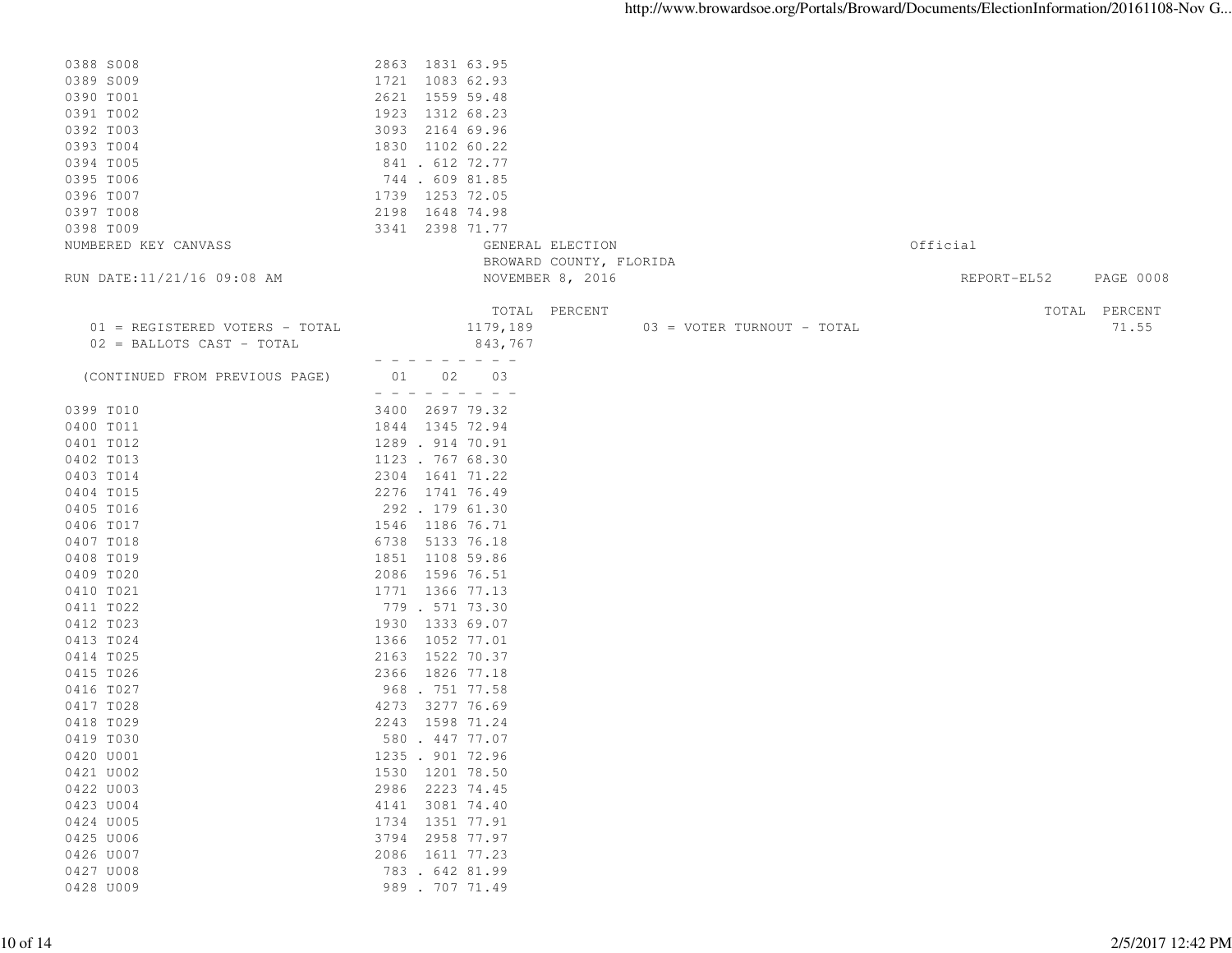| 0429 U010                      | 2005 1503 74.96                      |                            |             |                  |
|--------------------------------|--------------------------------------|----------------------------|-------------|------------------|
| 0430 U011                      | 2782 2123 76.31                      |                            |             |                  |
| 0431 V001                      | 1222 . 903 73.90                     |                            |             |                  |
| 0432 V002                      | 4393 3111 70.82                      |                            |             |                  |
| 0433 V003                      | 1813 1261 69.55                      |                            |             |                  |
| 0434 V004                      | 1743 . 885 50.77                     |                            |             |                  |
| 0435 V005                      | 1290 . 969 75.12                     |                            |             |                  |
| 0436 V006                      | 1346.92068.35                        |                            |             |                  |
| 0437 V007                      | 2454 1812 73.84                      |                            |             |                  |
| 0438 V008                      | 975 . 642 65.85                      |                            |             |                  |
| 0439 V009                      | 2151 1237 57.51                      |                            |             |                  |
| 0440 V010                      | 494 . 341 69.03                      |                            |             |                  |
| 0441 V011                      | 1865 1239 66.43                      |                            |             |                  |
| 0442 V012                      | 3134 2007 64.04                      |                            |             |                  |
| 0443 V013                      | 1276 . 748 58.62                     |                            |             |                  |
| 0444 V014                      | 1508 1029 68.24                      |                            |             |                  |
| 0445 V015                      | 1606 1111 69.18                      |                            |             |                  |
| 0446 V016                      | 1801 1300 72.18                      |                            |             |                  |
| 0447 V017                      | 761 . 450 59.13                      |                            |             |                  |
| 0448 V018                      | 3843 2497 64.98                      |                            |             |                  |
| 0449 V019                      | 1493 . 948 63.50                     |                            |             |                  |
| 0450 V020                      | 1109 . 752 67.81                     |                            |             |                  |
| 0451 V021                      | 1779 1326 74.54                      |                            |             |                  |
| 0452 V022                      | 1790 1272 71.06                      |                            |             |                  |
| 0453 V023                      | 855 . 625 73.10                      |                            |             |                  |
| 0454 V024                      | 2106 1577 74.88                      |                            |             |                  |
| 0455 V025                      | 1401 1043 74.45                      |                            |             |                  |
| NUMBERED KEY CANVASS           | GENERAL ELECTION                     |                            | Official    |                  |
|                                | BROWARD COUNTY, FLORIDA              |                            |             |                  |
| RUN DATE:11/21/16 09:08 AM     | NOVEMBER 8, 2016                     |                            | REPORT-EL52 | <b>PAGE 0009</b> |
|                                |                                      |                            |             |                  |
|                                | TOTAL PERCENT                        |                            |             | TOTAL PERCENT    |
| 01 = REGISTERED VOTERS - TOTAL | 1179,189                             | 03 = VOTER TURNOUT - TOTAL |             | 71.55            |
| 02 = BALLOTS CAST - TOTAL      | 843,767                              |                            |             |                  |
|                                | - - - - - - - -                      |                            |             |                  |
| (CONTINUED FROM PREVIOUS PAGE) | 01 02<br>03                          |                            |             |                  |
|                                | $  -$                                |                            |             |                  |
| 0456 V026                      | 1356 . 880 64.90                     |                            |             |                  |
| 0457 V027                      | 831 . 606 72.92                      |                            |             |                  |
| 0458 V028                      | 1121 . 794 70.83                     |                            |             |                  |
| 0459 V029                      | 596 . 425 71.31                      |                            |             |                  |
| 0460 V030                      | 1625 1213 74.65                      |                            |             |                  |
| 0461 V031                      | 1348 . 995 73.81                     |                            |             |                  |
| 0462 V032                      | 1941 1380 71.10                      |                            |             |                  |
| 0463 V033                      | 1484 1054 71.02                      |                            |             |                  |
| 0464 V034                      | 2158 1584 73.40                      |                            |             |                  |
| 0465 V035                      | 575 . 431 74.96                      |                            |             |                  |
| 0466 V036                      | 733 . 512 69.85                      |                            |             |                  |
| 0467 V037                      |                                      |                            |             |                  |
|                                | 1010 . 719 71.19                     |                            |             |                  |
| 0468 V038<br>0469 V039         | 1648 . 984 59.71<br>1403 . 911 64.93 |                            |             |                  |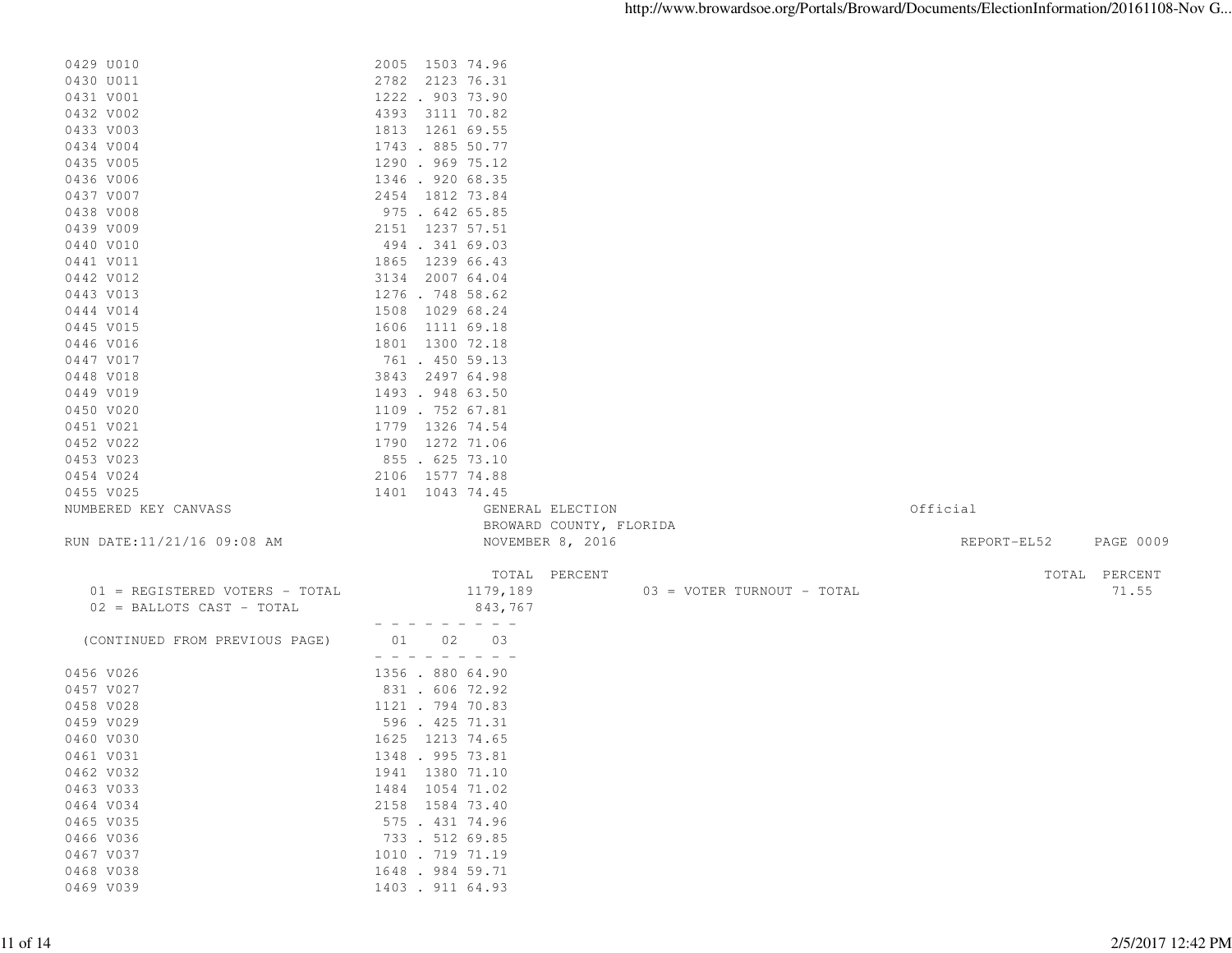| 0470 V040                      | 1678 1084 64.60         |                            |             |               |
|--------------------------------|-------------------------|----------------------------|-------------|---------------|
| 0471 V041                      | 1291 . 756 58.56        |                            |             |               |
| 0472 V042                      | 2424 1575 64.98         |                            |             |               |
| 0473 V043                      | 1396 . 900 64.47        |                            |             |               |
| 0474 V044                      | 2010 1311 65.22         |                            |             |               |
| 0475 V045                      | 1467. 956 65.17         |                            |             |               |
| 0476 V046                      | 726 . 461 63.50         |                            |             |               |
| 0477 V047                      | 1275 . 999 78.35        |                            |             |               |
| 0478 V048                      | 1195 . 796 66.61        |                            |             |               |
| 0479 V049                      | 1372 . 867 63.19        |                            |             |               |
| 0480 V050                      | 1844 1196 64.86         |                            |             |               |
| 0481 V051                      | 1486 1068 71.87         |                            |             |               |
| 0482 V052                      | 1939 1268 65.39         |                            |             |               |
| 0483 V053                      | 2119 1673 78.95         |                            |             |               |
| 0484 V054                      | 1126 . 724 64.30        |                            |             |               |
| 0485 V055                      | 2005 1454 72.52         |                            |             |               |
| 0486 V056                      | 1017 . 617 60.67        |                            |             |               |
| 0487 V057                      | 3364 2350 69.86         |                            |             |               |
| 0488 V058                      | 787 . 594 75.48         |                            |             |               |
| 0489 W001                      | 3845 2658 69.13         |                            |             |               |
| 0490 W002                      | 2270 1650 72.69         |                            |             |               |
| 0491 W003                      | 1349 . 960 71.16        |                            |             |               |
| 0492 W004                      | 1629 1184 72.68         |                            |             |               |
| 0493 W005                      | 1657 1152 69.52         |                            |             |               |
| 0494 W006                      | 1396.96769.27           |                            |             |               |
| 0495 W007                      | 2117 1437 67.88         |                            |             |               |
| 0496 W008                      | 3388 2346 69.24         |                            |             |               |
| 0497 W009                      | 2424 1779 73.39         |                            |             |               |
| 0498 W010                      | 1308 . 873 66.74        |                            |             |               |
| 0499 W011                      | 2369 1575 66.48         |                            |             |               |
| 0500 W012                      | 2898 2141 73.88         |                            |             |               |
| 0501 W013                      | 4310<br>3141 72.88      |                            |             |               |
| 0502 W014                      | 4519<br>3309 73.22      |                            |             |               |
| 0503 W015                      | 1007 74.81<br>1346      |                            |             |               |
| 0504 W016                      | 6988<br>5165 73.91      |                            |             |               |
| 0505 W017                      | 4172<br>3052 73.15      |                            |             |               |
| 0506 W018                      | 2914<br>2106 72.27      |                            |             |               |
| 0507 W019                      | 3989<br>2831 70.97      |                            |             |               |
| 0508 W020                      | 4210<br>2927 69.52      |                            |             |               |
| 0509 W021                      | 4209<br>2989 71.01      |                            |             |               |
| 0510 W022                      | 3315<br>2461 74.24      |                            |             |               |
| 0511 W023                      | 6938 4848 69.88         |                            |             |               |
| 0512 W024                      | 3113 2108 67.72         |                            |             |               |
| NUMBERED KEY CANVASS           | GENERAL ELECTION        |                            | Official    |               |
|                                | BROWARD COUNTY, FLORIDA |                            |             |               |
| RUN DATE:11/21/16 09:08 AM     | NOVEMBER 8, 2016        |                            | REPORT-EL52 | PAGE 0010     |
|                                | TOTAL PERCENT           |                            |             | TOTAL PERCENT |
| 01 = REGISTERED VOTERS - TOTAL | 1179,189                | 03 = VOTER TURNOUT - TOTAL |             | 71.55         |
| 02 = BALLOTS CAST - TOTAL      | 843,767                 |                            |             |               |

- - - - - - - - -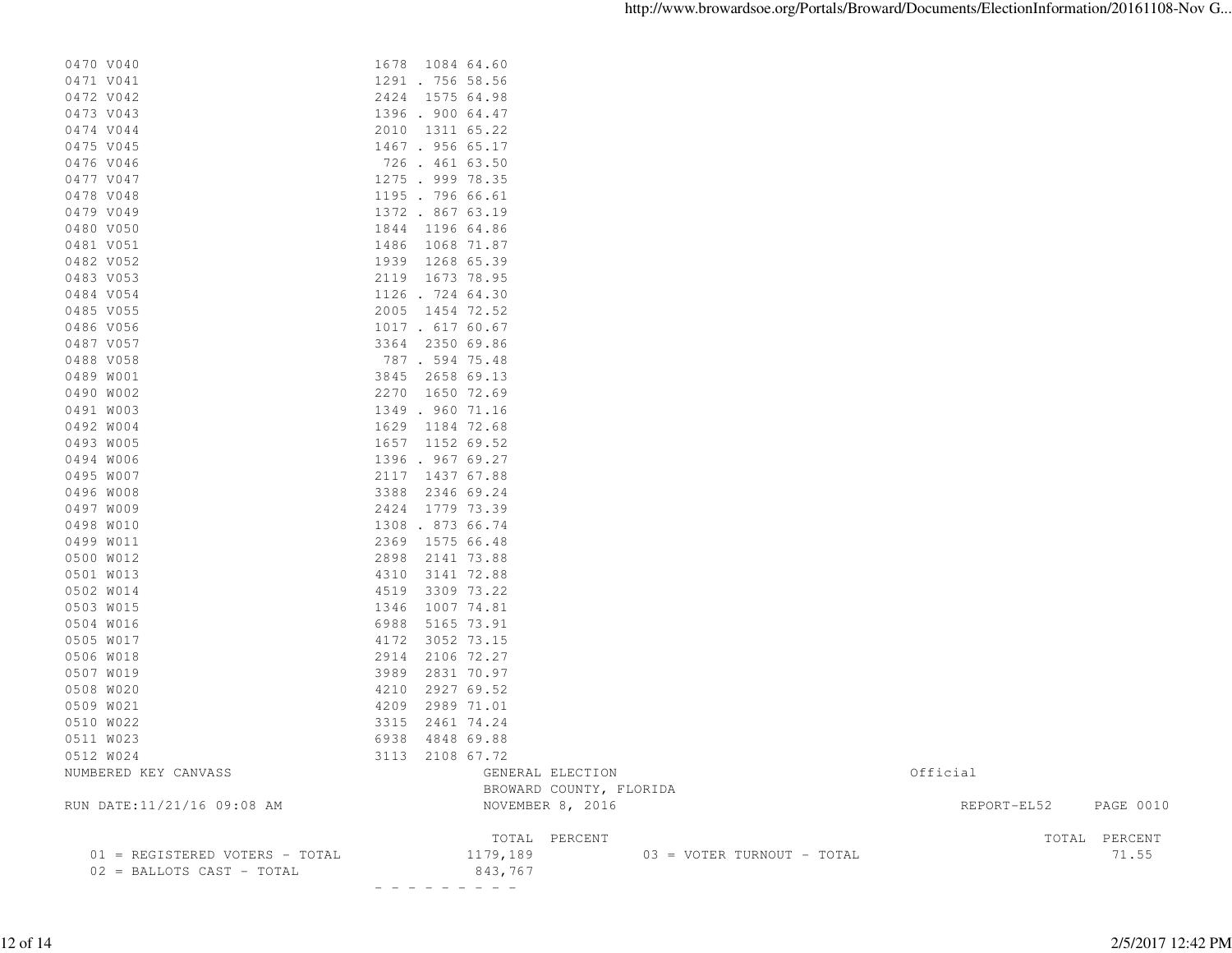|           |                        | (CONTINUED FROM PREVIOUS PAGE) | 01                                | 02                       | 03             |
|-----------|------------------------|--------------------------------|-----------------------------------|--------------------------|----------------|
|           |                        |                                | $\hspace{0.1cm}$ $\hspace{0.1cm}$ | $\overline{\phantom{0}}$ |                |
|           | 0513 W025              |                                | 3744                              |                          | 2633 70.33     |
|           | 0514 X001              |                                | 1955                              | 1311                     | 67.06          |
|           | 0515 X002              |                                | 1465                              |                          | 1018 69.49     |
|           | 0516 X003              |                                | 1856                              |                          | 1231 66.33     |
|           | 0517 X004              |                                | 1435                              | . 981                    | 68.36          |
|           | 0518 X005              |                                | 1761                              | 1266                     | 71.89          |
|           | 0519 X006              |                                | 2640                              |                          | 1902 72.05     |
|           | 0520 X007              |                                | 2424                              |                          | 1675 69.10     |
|           | 0521 X008              |                                | 1385                              | 1006                     | 72.64          |
|           | 0522 X009              |                                | 2962                              | 2221                     | 74.98          |
|           | 0523 X010              |                                | 2904                              | 2210                     | 76.10          |
|           | 0524 X011              |                                | 835                               |                          | .55566.47      |
|           | 0525 X012              |                                | 1498                              |                          | 1157 77.24     |
|           | 0526 X013              |                                | 2709                              | 1965                     | 72.54          |
|           | 0527 X014              |                                | 2343                              | 1695                     | 72.34          |
|           | 0528 X015              |                                | 1071                              | . 831                    | 77.59          |
|           | 0529 X016              |                                | 1917                              | 1326                     | 69.17          |
|           | 0530 X017              |                                | 2624                              | 1860                     | 70.88          |
|           | 0531 X018              |                                |                                   | 1229 . 890               | 72.42          |
|           | 0532 X019              |                                | 2373                              | 1790                     | 75.43          |
|           | 0533 X020              |                                | 3293                              | 2512                     | 76.28          |
|           | 0534 X021              |                                | 4215                              |                          | 2896 68.71     |
|           | 0535 X022              |                                | 2377                              | 1674                     | 70.42          |
|           | 0536 X023              |                                | 2270                              | 1524                     | 67.14          |
|           | 0537 X024              |                                | 3787                              | 2908                     | 76.79          |
|           | 0538 X025              |                                |                                   | 767.600                  | 78.23          |
|           | 0539 X026              |                                | 1578                              | 1169                     | 74.08          |
|           | 0540 X027              |                                | 2679                              | 2018                     | 75.33          |
|           | 0541 X028              |                                | 1859                              | 1380                     | 74.23          |
|           | 0542 X029              |                                | 3764                              | 2811                     | 74.68          |
| 0543 X030 |                        |                                | 1440                              | 1082                     | 75.14          |
|           | 0544 X031              |                                | 3604                              | 2763                     | 76.66          |
|           | 0545 X032              |                                | 1512                              | 1089                     | 72.02          |
|           | 0546 X033              |                                | 3075                              | 2227                     | 72.42          |
|           | 0547 X034              |                                | 1570                              | 1166                     | 74.27          |
|           |                        |                                |                                   | 1850                     |                |
| 0548      | X035                   |                                | 2508<br>2301                      |                          | 73.76<br>73.62 |
|           | 0549 X036<br>0550 X037 |                                |                                   | 1694                     |                |
|           |                        |                                | 629                               | .474                     | 75.36          |
|           | 0551 X038              |                                | 4019                              | 2975                     | 74.02          |
|           | 0552 X039              |                                | 1158                              | .895                     | 77.29          |
|           | 0553 X040              |                                |                                   | 3640 2753 75.63          |                |
| 0554      | X041                   |                                | 2313                              | 1683                     | 72.76          |
| 0555      | X042                   |                                | 2599                              | 1954                     | 75.18          |
| 0556      | X043                   |                                | 3268                              | 2415                     | 73.90          |
| 0557      | X044                   |                                | 2503                              | 1830                     | 73.11          |
| 0558      | X045                   |                                | 1908                              | 1335                     | 69.97          |
| 0559      | X046                   |                                | 1659                              | 1185                     | 71.43          |
| 0560      | X047                   |                                | 890                               | 601                      | 67.53          |
| 0561      | X048                   |                                | 1120                              | 754                      | 67.32          |